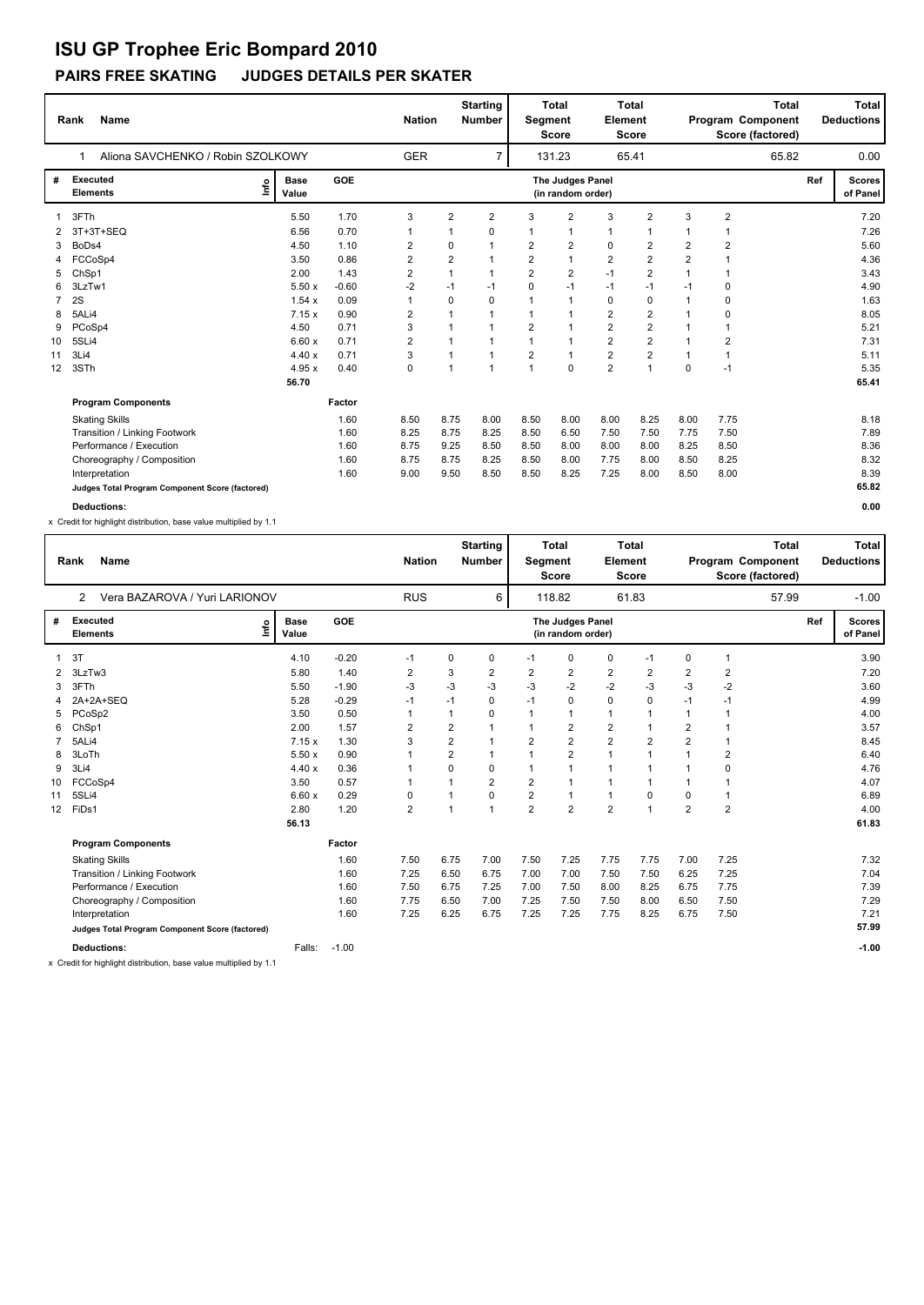#### **PAIRS FREE SKATING JUDGES DETAILS PER SKATER**

|                 | <b>Name</b><br>Rank                             |                      |         | <b>Nation</b> |      | <b>Starting</b><br><b>Number</b> | Segment     | <b>Total</b><br><b>Score</b>          | Element        | <b>Total</b><br><b>Score</b> |              | <b>Total</b><br>Program Component<br>Score (factored) |     | <b>Total</b><br><b>Deductions</b> |
|-----------------|-------------------------------------------------|----------------------|---------|---------------|------|----------------------------------|-------------|---------------------------------------|----------------|------------------------------|--------------|-------------------------------------------------------|-----|-----------------------------------|
|                 | Maylin HAUSCH / Daniel WENDE<br>3               |                      |         | <b>GER</b>    |      | 5                                |             | 103.40                                |                | 53.98                        |              | 49.42                                                 |     | 0.00                              |
| #               | Executed<br>lnfo<br><b>Elements</b>             | <b>Base</b><br>Value | GOE     |               |      |                                  |             | The Judges Panel<br>(in random order) |                |                              |              |                                                       | Ref | <b>Scores</b><br>of Panel         |
|                 | 2LzTw3                                          | 3.50                 | 0.17    | 1             | 1    | $\mathbf{1}$                     | $-1$        | $\Omega$                              | $\overline{2}$ | 0                            | $\Omega$     | $\overline{1}$                                        |     | 3.67                              |
| 2               | 3STh                                            | 4.50                 | 0.80    | 2             |      | 1                                |             | $\overline{1}$                        | 2              |                              |              | 1                                                     |     | 5.30                              |
| 3               | $3T+2T$                                         | 5.50                 | 0.00    | 0             | 0    | 0                                | $\Omega$    | $\mathbf 0$                           | $\mathbf{1}$   | 0                            | 0            | $-1$                                                  |     | 5.50                              |
|                 | FCCoSp4                                         | 3.50                 | 0.43    |               | 1    | $\mathbf{1}$                     | $\mathbf 1$ | $\overline{1}$                        | $\mathbf 0$    | 1                            | 1            | 0                                                     |     | 3.93                              |
|                 | ChSp1                                           | 2.00                 | 0.86    |               | 1    | $\Omega$                         |             | -1                                    | $\mathbf{1}$   | 0                            |              | $\mathbf 1$                                           |     | 2.86                              |
| 6               | 5ALi4                                           | 7.15x                | 0.70    |               | 1    | $\mathbf{1}$                     |             | $\mathbf 1$                           | $\mathbf{1}$   | 1                            | 1            | 1                                                     |     | 7.85                              |
| $\overline{7}$  | 2S                                              | 1.54x                | 0.09    |               | 0    | 0                                | $\Omega$    | $\overline{1}$                        | $\mathbf{1}$   | 1                            | $-2$         | 0                                                     |     | 1.63                              |
| 8               | 3FTh                                            | 6.05x                | 0.60    |               | 1    | $\mathbf{1}$                     | $\Omega$    | $\overline{1}$                        | $\mathbf{1}$   | 0                            | $\mathbf{1}$ | 1                                                     |     | 6.65                              |
| 9               | 5SLi1                                           | 4.95x                | $-0.86$ | $-2$          | $-2$ | $-2$                             | $-2$        | $-2$                                  | $-1$           | $-1$                         | $\Omega$     | $-2$                                                  |     | 4.09                              |
| 10              | 3Li4                                            | 4.40x                | 0.50    | 1             | 1    | $\mathbf{1}$                     | $\Omega$    | $\mathbf{1}$                          | $\overline{2}$ | 1                            | 1            | 1                                                     |     | 4.90                              |
| 11              | FiD <sub>s2</sub>                               | 3.00                 | 0.10    | 0             | 0    | 0                                | 0           | $\mathbf 0$                           | $\mathbf{1}$   | 1                            | 0            | 0                                                     |     | 3.10                              |
| 12 <sup>°</sup> | PCoSp4                                          | 4.50                 | 0.00    | 0             | 0    | $\Omega$                         | $\Omega$    | $\mathbf 0$                           | $\overline{1}$ | 0                            | $\Omega$     | 0                                                     |     | 4.50                              |
|                 |                                                 | 50.59                |         |               |      |                                  |             |                                       |                |                              |              |                                                       |     | 53.98                             |
|                 | <b>Program Components</b>                       |                      | Factor  |               |      |                                  |             |                                       |                |                              |              |                                                       |     |                                   |
|                 | <b>Skating Skills</b>                           |                      | 1.60    | 6.50          | 6.75 | 6.25                             | 5.75        | 6.25                                  | 6.00           | 6.25                         | 6.25         | 6.25                                                  |     | 6.25                              |
|                 | Transition / Linking Footwork                   |                      | 1.60    | 6.00          | 5.75 | 6.00                             | 5.50        | 6.00                                  | 5.75           | 5.75                         | 5.75         | 5.75                                                  |     | 5.82                              |
|                 | Performance / Execution                         |                      | 1.60    | 6.75          | 7.00 | 6.50                             | 6.00        | 6.50                                  | 6.25           | 6.25                         | 6.00         | 5.75                                                  |     | 6.32                              |
|                 | Choreography / Composition                      |                      | 1.60    | 6.50          | 6.50 | 6.25                             | 5.75        | 6.75                                  | 6.00           | 6.00                         | 6.25         | 6.25                                                  |     | 6.25                              |
|                 | Interpretation                                  |                      | 1.60    | 6.50          | 7.00 | 6.50                             | 6.00        | 6.25                                  | 6.00           | 6.25                         | 6.25         | 6.00                                                  |     | 6.25                              |
|                 | Judges Total Program Component Score (factored) |                      |         |               |      |                                  |             |                                       |                |                              |              |                                                       |     | 49.42                             |
|                 | <b>Deductions:</b>                              |                      |         |               |      |                                  |             |                                       |                |                              |              |                                                       |     | 0.00                              |

x Credit for highlight distribution, base value multiplied by 1.1

|    | <b>Name</b><br>Rank                             |                      |            |                |          | <b>Starting</b><br><b>Number</b> | <b>Total</b><br>Element<br>Segment<br><b>Score</b> |                                       |              | <b>Total</b><br><b>Score</b> |              |                | <b>Total</b><br>Program Component<br>Score (factored) |     | <b>Total</b><br><b>Deductions</b> |
|----|-------------------------------------------------|----------------------|------------|----------------|----------|----------------------------------|----------------------------------------------------|---------------------------------------|--------------|------------------------------|--------------|----------------|-------------------------------------------------------|-----|-----------------------------------|
|    | Mylene BRODEUR / John MATTATALL<br>4            |                      |            | CAN            |          | 4                                |                                                    | 99.84                                 |              | 52.92                        |              |                | 47.92                                                 |     | $-1.00$                           |
| #  | <b>Executed</b><br>lnfo<br><b>Elements</b>      | <b>Base</b><br>Value | <b>GOE</b> |                |          |                                  |                                                    | The Judges Panel<br>(in random order) |              |                              |              |                |                                                       | Ref | <b>Scores</b><br>of Panel         |
|    | 3FTw1                                           | 5.00                 | $-0.20$    | 0              | 0        | $-1$                             |                                                    | $-1$                                  | $-1$         | 0                            | 0            | $\pmb{0}$      |                                                       |     | 4.80                              |
| 2  | 2T                                              | 1.40                 | $-0.26$    | -3             | -2       | 0                                | 0                                                  | $-1$                                  | $-2$         | $-2$                         | $-2$         | 0              |                                                       |     | 1.14                              |
| 3  | FCCoSp4                                         | 3.50                 | 0.14       | 0              | 0        | 0                                | 1                                                  | 0                                     | $-1$         | $\mathbf{1}$                 | 1            | $\mathbf 0$    |                                                       |     | 3.64                              |
| 4  | PCoSp4                                          | 4.50                 | 0.14       | $\mathbf 1$    | 0        | 0                                | 0                                                  | $\mathbf{1}$                          | 0            | 0                            | $\Omega$     |                |                                                       |     | 4.64                              |
| 5  | $2A+2T$                                         | 4.70                 | 0.50       |                |          |                                  | 0                                                  | $\mathbf{1}$                          | $\mathbf{1}$ |                              | 1            |                |                                                       |     | 5.20                              |
| 6  | FiD <sub>s4</sub>                               | 3.50                 | 0.70       |                |          | 2                                |                                                    | 1                                     | $\mathbf{1}$ |                              | 1            |                |                                                       |     | 4.20                              |
|    | 3LoTh                                           | 5.50x                | $-2.10$    | $-3$           | $-3$     | $-3$                             | $-3$                                               | -3                                    | $-3$         | $-3$                         | $-3$         | $-3$           |                                                       |     | 3.40                              |
| 8  | 5SLi3                                           | 6.05x                | 0.36       | $\overline{1}$ |          | $\Omega$                         | 1                                                  | 1                                     | $\mathbf 0$  | $-1$                         | $\mathbf{1}$ |                |                                                       |     | 6.41                              |
| 9  | ChSp1                                           | 2.00                 | 0.14       | $\Omega$       | $\Omega$ | 0                                | 0                                                  | 1                                     | $\mathbf 0$  | $\mathbf 0$                  | $\Omega$     |                |                                                       |     | 2.14                              |
| 10 | 5ALi4                                           | 7.15x                | 0.90       | 2              |          | 2                                | 1                                                  | 2                                     | $\mathbf{1}$ | $\overline{1}$               | $\mathbf{1}$ | $\overline{1}$ |                                                       |     | 8.05                              |
| 11 | 3STh                                            | 4.95x                | 0.00       | 0              | 0        | 1                                | $\Omega$                                           | $\mathbf 0$                           | $\mathbf 0$  | $\mathbf 0$                  | $\Omega$     | $\mathbf 0$    |                                                       |     | 4.95                              |
| 12 | 3Li3                                            | 3.85x                | 0.50       | $\overline{2}$ | 1        | 1                                | $\mathbf{1}$                                       | $\mathbf{1}$                          | $\mathbf{1}$ | $\overline{1}$               | $\mathbf{1}$ | $\mathbf{1}$   |                                                       |     | 4.35                              |
|    |                                                 | 52.10                |            |                |          |                                  |                                                    |                                       |              |                              |              |                |                                                       |     | 52.92                             |
|    | <b>Program Components</b>                       |                      | Factor     |                |          |                                  |                                                    |                                       |              |                              |              |                |                                                       |     |                                   |
|    | <b>Skating Skills</b>                           |                      | 1.60       | 6.25           | 6.00     | 5.50                             | 6.00                                               | 6.25                                  | 5.75         | 5.75                         | 5.75         | 6.25           |                                                       |     | 5.96                              |
|    | Transition / Linking Footwork                   |                      | 1.60       | 6.50           | 5.75     | 5.25                             | 6.00                                               | 6.00                                  | 5.50         | 5.75                         | 5.75         | 5.50           |                                                       |     | 5.75                              |
|    | Performance / Execution                         |                      | 1.60       | 6.25           | 6.50     | 5.00                             | 5.75                                               | 6.00                                  | 5.50         | 6.00                         | 6.25         | 6.00           |                                                       |     | 5.96                              |
|    | Choreography / Composition                      |                      | 1.60       | 6.75           | 6.25     | 5.25                             | 6.25                                               | 6.50                                  | 5.25         | 6.50                         | 6.50         | 5.75           |                                                       |     | 6.14                              |
|    | Interpretation                                  |                      | 1.60       | 6.75           | 6.25     | 5.25                             | 6.50                                               | 6.25                                  | 5.25         | 6.25                         | 6.25         | 6.25           |                                                       |     | 6.14                              |
|    | Judges Total Program Component Score (factored) |                      |            |                |          |                                  |                                                    |                                       |              |                              |              |                |                                                       |     | 47.92                             |
|    | <b>Deductions:</b>                              | Falls:               | $-1.00$    |                |          |                                  |                                                    |                                       |              |                              |              |                |                                                       |     | $-1.00$                           |

x Credit for highlight distribution, base value multiplied by 1.1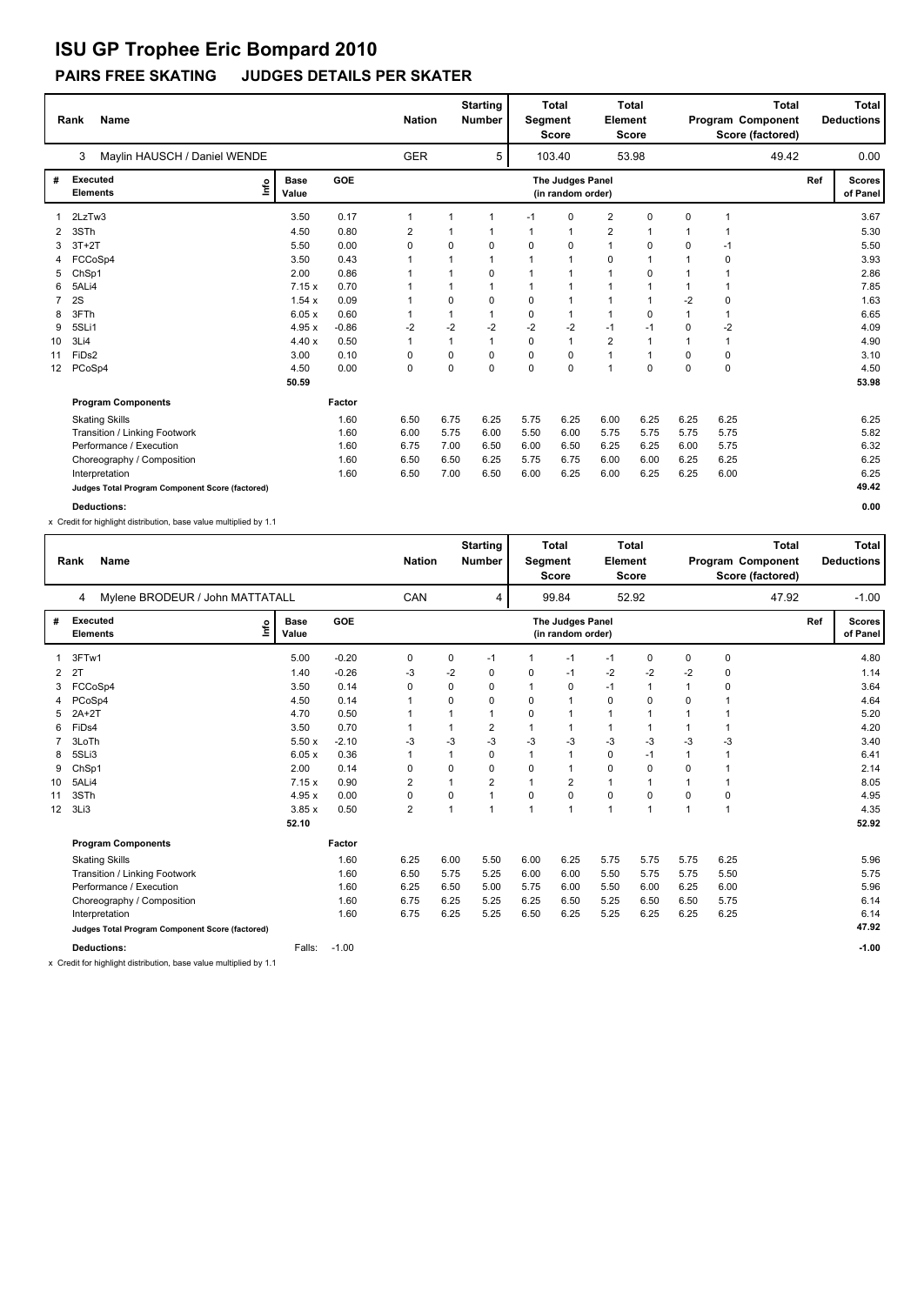#### **PAIRS FREE SKATING JUDGES DETAILS PER SKATER**

|                   | <b>Name</b><br>Rank                             |                              |         |                |      |             |          |                                       | <b>Starting</b><br><b>Nation</b><br><b>Number</b> |       |              | <b>Total</b><br>Segment<br><b>Score</b> | <b>Element</b> | <b>Total</b><br><b>Score</b> | <b>Total</b><br>Program Component<br>Score (factored) |  |  | <b>Total</b><br><b>Deductions</b> |
|-------------------|-------------------------------------------------|------------------------------|---------|----------------|------|-------------|----------|---------------------------------------|---------------------------------------------------|-------|--------------|-----------------------------------------|----------------|------------------------------|-------------------------------------------------------|--|--|-----------------------------------|
|                   | Felicia ZHANG / Taylor TOTH<br>5                |                              |         | <b>USA</b>     |      | 3           |          | 86.55                                 |                                                   | 46.22 |              |                                         | 41.33          | $-1.00$                      |                                                       |  |  |                                   |
| #                 | Executed<br><b>Elements</b>                     | <b>Base</b><br>lnfo<br>Value | GOE     |                |      |             |          | The Judges Panel<br>(in random order) |                                                   |       |              |                                         | Ref            | <b>Scores</b><br>of Panel    |                                                       |  |  |                                   |
|                   | 3LzTw1                                          | 5.00                         | $-1.40$ | $-2$           | $-2$ | $-3$        | $-2$     | $-2$                                  | $-2$                                              | $-2$  | $-2$         | $-2$                                    |                | 3.60                         |                                                       |  |  |                                   |
| 2                 | $3T+2T$                                         | 5.50                         | $-0.10$ | 0              | 0    | 0           | $-1$     | 0                                     | 0                                                 | 1     | $\Omega$     | $-1$                                    |                | 5.40                         |                                                       |  |  |                                   |
| 3                 | 5SLi2                                           | 5.00                         | 0.50    | -1             | 1    | 1           | 1        | 0                                     | $\mathbf{1}$                                      | 1     | $\mathbf{1}$ | 1                                       |                | 5.50                         |                                                       |  |  |                                   |
|                   | FCCoSp3                                         | 3.00                         | $-0.21$ | 0              | 0    | $-2$        | $-1$     | $-1$                                  | $-1$                                              | 0     | $-1$         | $-1$                                    |                | 2.79                         |                                                       |  |  |                                   |
|                   | ChSp1                                           | 2.00                         | 0.29    |                | 0    | $\mathbf 0$ | 0        | $\mathbf{1}$                          | 0                                                 | 1     | 0            | 0                                       |                | 2.29                         |                                                       |  |  |                                   |
| 6                 | 3STh                                            | 4.95x                        | $-1.40$ | -3             | $-2$ | $-1$        | $-2$     | $-2$                                  | $-2$                                              | $-2$  | $-2$         | $-2$                                    |                | 3.55                         |                                                       |  |  |                                   |
|                   | 3Li4                                            | 4.40x                        | $-0.21$ | 0              | 0    | $-2$        | $-1$     | $-1$                                  | $\mathbf 0$                                       | 0     | $-1$         | 0                                       |                | 4.19                         |                                                       |  |  |                                   |
| 8                 | 3LoTh                                           | 5.50x                        | $-2.10$ | -3             | $-3$ | $-3$        | $-3$     | $-3$                                  | $-3$                                              | $-3$  | $-3$         | $-3$                                    |                | 3.40                         |                                                       |  |  |                                   |
| 9                 | 5TLi2                                           | 5.50x                        | $-0.14$ | 0              | 0    | $-2$        | $-1$     | 0                                     | $\mathbf 0$                                       | $-1$  | $\Omega$     | 0                                       |                | 5.36                         |                                                       |  |  |                                   |
| 10                | 2A                                              | 3.63x                        | $-0.50$ | $-1$           | 0    | $-1$        | $-2$     | $-1$                                  | $-1$                                              | $-1$  | $-1$         | $-1$                                    |                | 3.13                         |                                                       |  |  |                                   |
| 11                | PCoSp3                                          | 4.00                         | $-0.09$ | 0              | 0    | $-1$        | $\Omega$ | $\mathbf 0$                           | $\mathbf 0$                                       | $-1$  | $-1$         | 0                                       |                | 3.91                         |                                                       |  |  |                                   |
| $12 \overline{ }$ | FiDs1                                           | 2.80                         | 0.30    | $\overline{2}$ | 1    | $\mathbf 0$ | $\Omega$ | $\overline{1}$                        | $\mathbf 0$                                       | 1     | $\mathbf 0$  | $\mathbf 0$                             |                | 3.10                         |                                                       |  |  |                                   |
|                   |                                                 | 51.28                        |         |                |      |             |          |                                       |                                                   |       |              |                                         |                | 46.22                        |                                                       |  |  |                                   |
|                   | <b>Program Components</b>                       |                              | Factor  |                |      |             |          |                                       |                                                   |       |              |                                         |                |                              |                                                       |  |  |                                   |
|                   | <b>Skating Skills</b>                           |                              | 1.60    | 5.50           | 5.50 | 5.25        | 4.75     | 5.25                                  | 4.75                                              | 5.50  | 5.50         | 5.75                                    |                | 5.32                         |                                                       |  |  |                                   |
|                   | Transition / Linking Footwork                   |                              | 1.60    | 5.00           | 5.25 | 4.75        | 5.00     | 5.00                                  | 4.50                                              | 5.50  | 5.00         | 5.00                                    |                | 5.00                         |                                                       |  |  |                                   |
|                   | Performance / Execution                         |                              | 1.60    | 5.00           | 4.75 | 5.00        | 5.25     | 5.25                                  | 5.00                                              | 5.25  | 5.00         | 5.25                                    |                | 5.11                         |                                                       |  |  |                                   |
|                   | Choreography / Composition                      |                              | 1.60    | 5.25           | 5.25 | 5.50        | 5.25     | 5.50                                  | 4.75                                              | 5.25  | 5.25         | 5.25                                    |                | 5.29                         |                                                       |  |  |                                   |
|                   | Interpretation                                  |                              | 1.60    | 5.00           | 5.00 | 5.25        | 5.00     | 5.00                                  | 5.00                                              | 5.50  | 5.00         | 5.50                                    |                | 5.11                         |                                                       |  |  |                                   |
|                   | Judges Total Program Component Score (factored) |                              |         |                |      |             |          |                                       |                                                   |       |              |                                         |                | 41.33                        |                                                       |  |  |                                   |
|                   | <b>Deductions:</b>                              | Falls:                       | $-1.00$ |                |      |             |          |                                       |                                                   |       |              |                                         |                | $-1.00$                      |                                                       |  |  |                                   |

x Credit for highlight distribution, base value multiplied by 1.1

|    | Rank                        | <b>Name</b>                                     |                      |            | <b>Nation</b>  |      | <b>Starting</b><br><b>Number</b> | Segment  | <b>Total</b><br><b>Score</b>          | Element      | <b>Total</b><br><b>Score</b> |          | Program Component<br>Score (factored) | <b>Total</b> |     | Total<br><b>Deductions</b> |
|----|-----------------------------|-------------------------------------------------|----------------------|------------|----------------|------|----------------------------------|----------|---------------------------------------|--------------|------------------------------|----------|---------------------------------------|--------------|-----|----------------------------|
|    | 6                           | Klara KADLECOVA / Petr BIDAR                    |                      |            | CZE            |      | 1                                |          | 72.76                                 |              | 38.66                        |          |                                       | 38.10        |     | $-4.00$                    |
| #  | Executed<br><b>Elements</b> | lnfo                                            | <b>Base</b><br>Value | <b>GOE</b> |                |      |                                  |          | The Judges Panel<br>(in random order) |              |                              |          |                                       |              | Ref | <b>Scores</b><br>of Panel  |
|    | 5TLi4                       |                                                 | 6.00                 | 0.07       | 0              |      | 0                                | 0        | 0                                     | $\mathbf{1}$ | 0                            | 0        | 0                                     |              |     | 6.07                       |
| 2  | 2LzTw2                      |                                                 | 3.20                 | 0.13       | $\overline{1}$ | 0    | $\Omega$                         | 0        | 1                                     | $\mathbf{1}$ | $\mathbf 0$                  | $\Omega$ |                                       |              |     | 3.33                       |
| 3  | 3STh                        |                                                 | 4.50                 | $-0.50$    | $-1$           | 0    | $-1$                             | $-1$     | $-1$                                  | 0            | $-1$                         | $-1$     | 0                                     |              |     | 4.00                       |
| 4  | 2S                          |                                                 | 1.40                 | $-0.03$    | $\mathbf 0$    | $-1$ | $-1$                             | 0        | 0                                     | $\mathbf 0$  | 0                            | $\Omega$ | $\mathbf 0$                           |              |     | 1.37                       |
| 5  | 5ALi3                       |                                                 | 6.00                 | 0.00       | 0              |      | 0                                | $-1$     | $-1$                                  | $\mathbf{1}$ | $\mathbf 0$                  | 0        | $\mathbf 0$                           |              |     | 6.00                       |
| 6  | FiDs1                       |                                                 | 2.80                 | 0.00       | 1              | 0    | 0                                | $-1$     | 0                                     | 0            | -1                           | 0        |                                       |              |     | 2.80                       |
|    | 3FTh                        |                                                 | 6.05x                | $-2.10$    | -3             | -3   | $-3$                             | $-3$     | -3                                    | $-3$         | -3                           | -3       | -3                                    |              |     | 3.95                       |
| 8  |                             | 2S+2Lo+SEQ                                      | 2.82x                | $-0.21$    | $-1$           | $-2$ | $-1$                             | $-1$     | $-1$                                  | 0            | $-1$                         | $\Omega$ | 0                                     |              |     | 2.61                       |
| 9  | 3Li                         |                                                 | 0.00x                | 0.00       | $\sim$         |      | $\overline{a}$                   |          | $\sim$                                | $\sim$       |                              |          |                                       |              |     | 0.00                       |
| 10 | FCCoSp4                     |                                                 | 3.50                 | $-0.30$    | 0              | $-1$ | $-1$                             | $-1$     | $-2$                                  | -2           | $-1$                         | $-1$     | 0                                     |              |     | 3.20                       |
| 11 | ChSp1                       |                                                 | 2.00                 | 0.00       | 0              | 0    | $\Omega$                         | $\Omega$ | $\mathbf 0$                           | 0            | 0                            | $-1$     | 0                                     |              |     | 2.00                       |
| 12 | PCoSp2                      |                                                 | 3.50                 | $-0.17$    | 0              | 0    | $\Omega$                         | $-1$     | $-1$                                  | $\mathbf 0$  | $-1$                         | $-1$     | $-1$                                  |              |     | 3.33                       |
|    |                             |                                                 | 41.77                |            |                |      |                                  |          |                                       |              |                              |          |                                       |              |     | 38.66                      |
|    |                             | <b>Program Components</b>                       |                      | Factor     |                |      |                                  |          |                                       |              |                              |          |                                       |              |     |                            |
|    |                             | <b>Skating Skills</b>                           |                      | 1.60       | 5.25           | 4.75 | 4.75                             | 4.75     | 5.00                                  | 5.50         | 5.25                         | 4.75     | 5.25                                  |              |     | 5.00                       |
|    |                             | Transition / Linking Footwork                   |                      | 1.60       | 4.75           | 5.00 | 5.75                             | 4.75     | 4.25                                  | 5.25         | 5.25                         | 4.00     | 5.00                                  |              |     | 4.89                       |
|    |                             | Performance / Execution                         |                      | 1.60       | 4.50           | 4.50 | 4.50                             | 4.25     | 4.50                                  | 5.25         | 4.75                         | 3.75     | 4.50                                  |              |     | 4.50                       |
|    |                             | Choreography / Composition                      |                      | 1.60       | 4.75           | 4.75 | 5.00                             | 4.50     | 4.25                                  | 5.25         | 5.50                         | 4.00     | 5.00                                  |              |     | 4.79                       |
|    |                             | Interpretation                                  |                      | 1.60       | 4.75           | 4.50 | 4.25                             | 4.50     | 4.75                                  | 5.50         | 5.00                         | 4.25     | 4.75                                  |              |     | 4.64                       |
|    |                             | Judges Total Program Component Score (factored) |                      |            |                |      |                                  |          |                                       |              |                              |          |                                       |              |     | 38.10                      |
|    |                             | <b>Deductions:</b>                              | Falls:               | $-4.00$    |                |      |                                  |          |                                       |              |                              |          |                                       |              |     | $-4.00$                    |

x Credit for highlight distribution, base value multiplied by 1.1